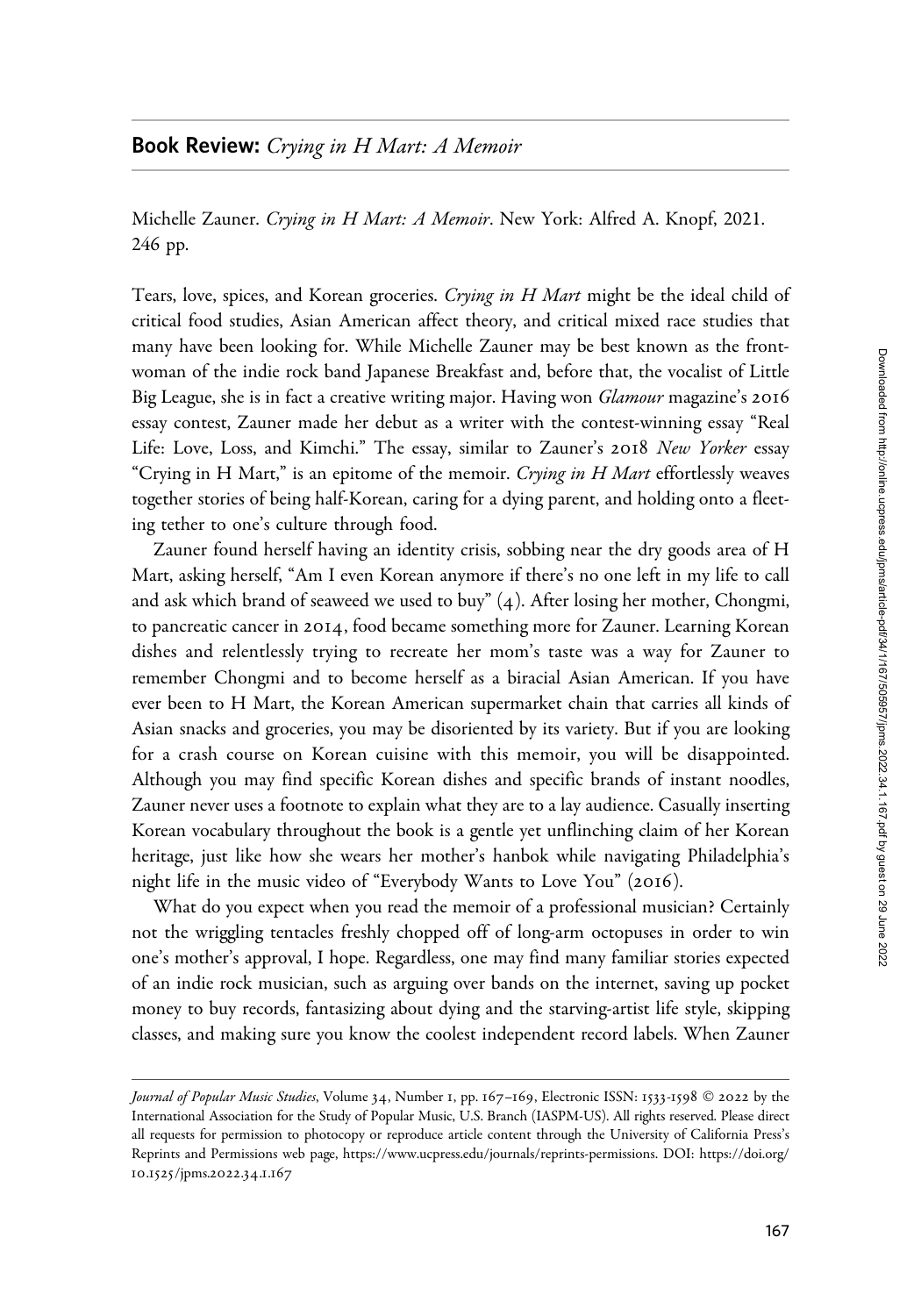reveals how it felt to hear her parents say discouraging things to her like "I'm just waiting for you to give this up" and "You should be thinking about the colleges, not doing this weird thing," she is presenting scenarios that may sound too awfully familiar to aspiring musicians who, like Zauner, did not grow up in a musical household (61). Meanwhile, Zauner recounts how music was the only comfort as she went through depression in high school, her first crowd surfing at Eugene's McDonald Theatre, learning guitar, playing open-mic nights, and how these things eventually deepened the fissure between Zauner and her mother, in part leading to Chongmi's hesitation to have Zauner back in Eugene when she was diagnosed with cancer.

While the memoir opens with a grieving daughter, the 20 essays are not arranged in any particular order, just like looking at Zauner's unsorted family photographs and walking through a friend's episodic memories. One will glimpse into her head and understand how Chongmi's perfectionism and fastidiousness had shaped her in every way from day one. Zauner recalls many stories from her summer trips to Seoul, Chongmi's native city, where her parents met and where the family lived until Zauner was nine months old. She picked up a brave appetite to impress her mother and dreamt of a life as a Korean idol because of her natural double eyelid and "exotic" look. Zauner details caring for Chongmi in her last days as she lost her appetite, kept wetting the bed, and became incapacitated. As Zauner describes it, the experience of "waiting for her to die. The last days excruciatingly drawn out," left her unable to hide from herself (150). Zauner married fellow musician Peter Bradley two weeks before Chongmi passed away so she could be there. At the end of the memoir, Zauner recounts recording Japanese Breakfast's first album Psychopomp (2016), finding her mother's kimchi fridge in Bradley's parents' house, and seeing the traces of Chongmi's presence in their old house fade away.

Like for many artists, losing a loved one is a powerful source of creativity for Zauner. Crying in H Mart shares the theme of grieving and reconnecting with Korean identity of Japanese Breakfast's first two albums, Psychopomp (2016) and Soft Sounds From Another Planet (2017). For example, "In Heaven" is Zauner convincing her atheist self that Chongmi could be in a place like heaven after death, and "Diving Woman" honors the lifestyle and endurance of South Korean female divers. The titular track, "Psychopomp," samples a voice recording of Chongmi comforting Zauner over the phone, saying it's okay in Korean, "Gwaenchanh-a, gwaenchanh-a. It's okay, sweetheart." Zauner recounts similar events in the memoir and saying the same thing back to her mother as she gasped in pain in the hospital bed.

Although food and the mother-daughter relationship are the backbone of this memoir, popular music scholars might be particularly interested in Zauner's bare and honest recollections of finding a place in the indie rock music world as a biracial Korean American woman growing up in the Pacific Northwest. In particular, Zauner describes her encounter with her rock 'n' roll muse, Karen O, the frontwoman of critically acclaimed rock band Yeah Yeah Yeahs. This aspect of Zauner's storytelling puts H Mart in conversation with several recent music memoirs, including Go-Go's bassist Kathy Valentine discussing her admiration of Suzi Quatro in All I Ever Wanted: A Rock 'n' Roll Memoir (2020) and Slits guitarist Viv Albertine reflecting on being blown away by Patti